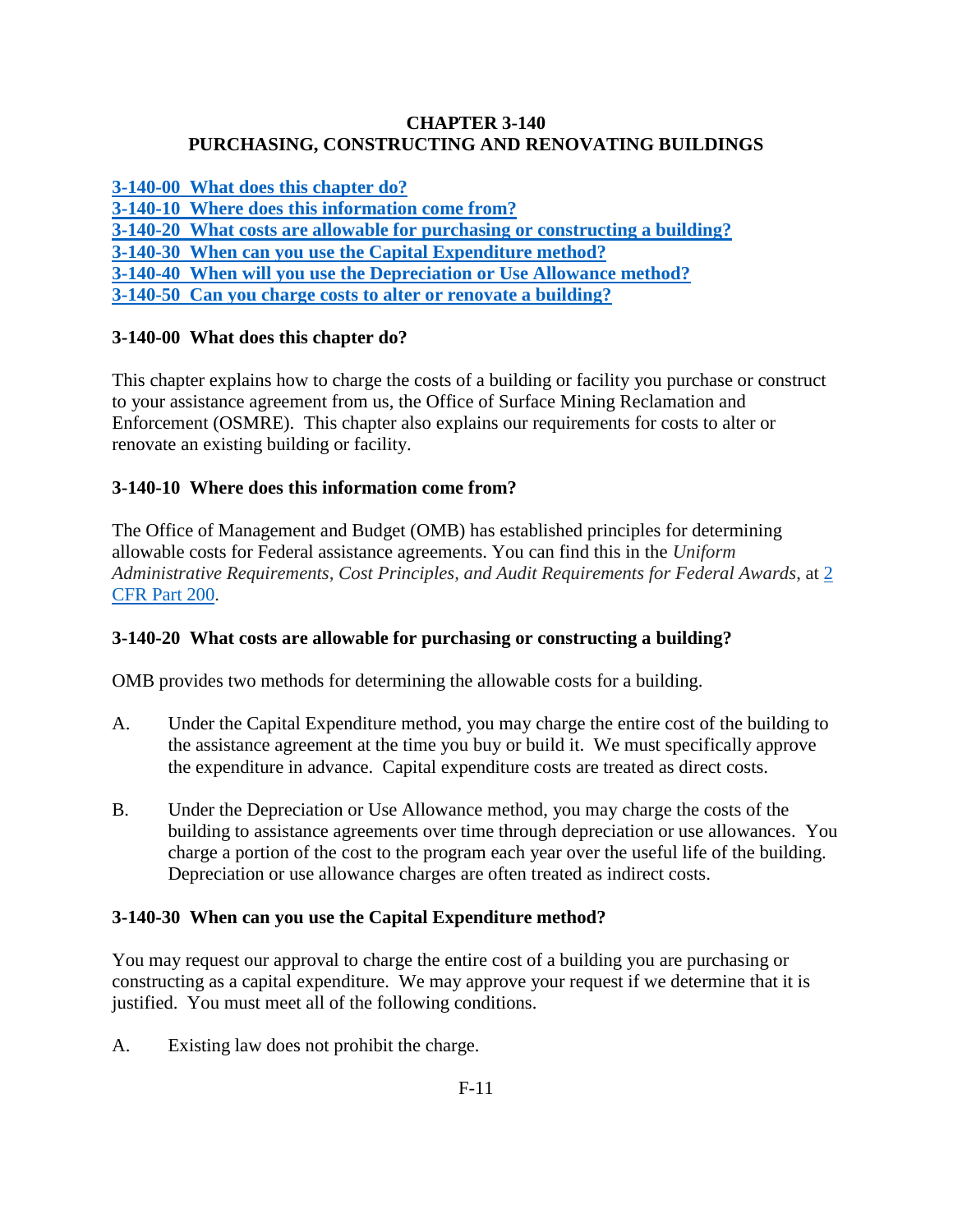- B. You will use the building exclusively in the performance of an OSMRE supported program, or for Federally supported programs including an OSMRE supported program. You expect to need this facility for this purpose long-term.
- C. You must acquire the building to accomplish the objectives of your OSMRE program. A general-purpose building will not meet this condition if the new space is needed because of the expansion of programs supported by non-Federal funds, or because of the expansion of Federally supported programs in facilities also used by non-Federal programs.
- D. You cannot already own the facility. However, this requirement does not apply to land you own, if you purchased the land expecting to build a facility meeting the requirements of this section.
- E. If you will have more than one Federal program in the facility, all Federal agencies responsible for administering the programs must approve your use of the Capital Expenditure method.
- F. If you charge the full cost under the Capital Expenditure method, we may require you to establish a special indirect cost rate for the programs you conduct in the facility. If you do not establish a special rate, we must notify the appropriate Federal cognizant agency before we use the approved indirect cost rate.
- G. If you sell the facility or use it for purposes we do not authorize, you will be accountable to the Federal government for the Federal interest in the facility. See the applicable OMB cost circular for more information.

## <span id="page-1-0"></span>**3-140-40 When will you use the Depreciation or Use Allowance method?**

If you do not use the Capital Expenditure method to purchase or construct a facility, then you will use the Depreciation method or Use Allowance method. You must use the original acquisition cost of the facility as the base for either method. If you calculate a depreciation charge, use the useful life of the facility. You should normally calculate depreciation on a straight-line basis. Under the Use Allowance method, your annual charge may not exceed 2% of the acquisition cost of the building. See the applicable OMB cost circular for more information on depreciation or use allowance charges.

#### <span id="page-1-1"></span>**3-140-50 Can you charge costs to alter or renovate a building?**

A. You may request our prior approval to charge renovation costs to your assistance agreement. The renovations may change the building's interior layout, environment, or utilities. These costs are normally charged to individual assistance agreements as a separate category of direct costs.